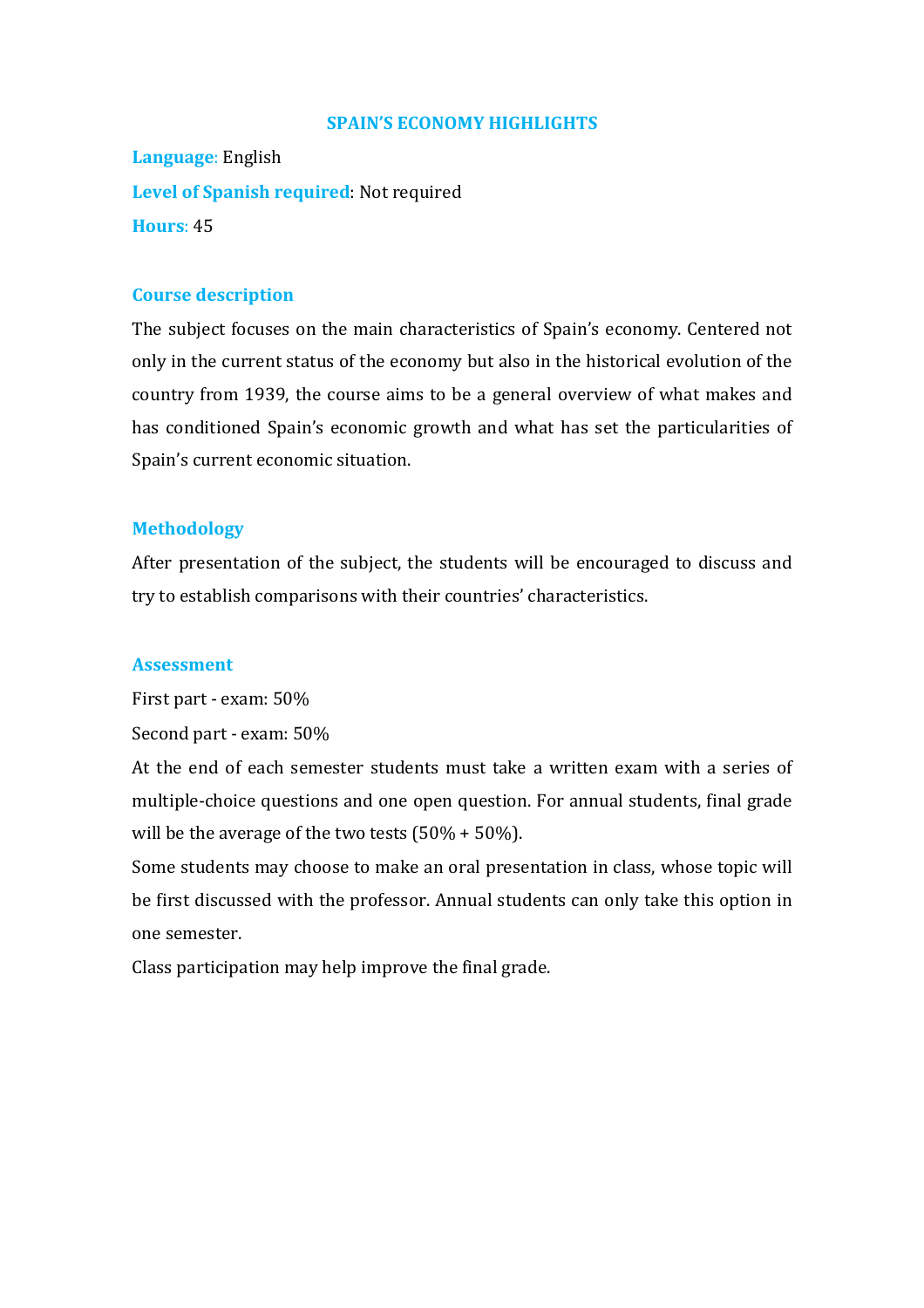# **Program**

# First part

- Spain's economic structure: strengths and weaknesses
- Media: main economic information sources in Spain
- Social agents: employees and employers
- The financial system in Spain. Banks and Savings Banks
- Stocks market (Ibex35)
- Spain in the European Union and the Eurozone
- Taxes and Social Security
- The regional financing

### Second part

- El Franquismo (Francoism) (1939 1975)
	- War, autarchy and the falling behind
	- The opening period and the 60's 'miracle'
- La Transición (The Transition) (1975 1982)
	- Los Pactos de la Moncloa (The Moncloa Agreements).
- The PSOE years (1982 1996)
	- The industrial reconversion.
	- The 80's take off.
	- Corruption and the emergence of the "easy money" culture.
- The PP years (1996 2004)
	- Macroeconomic stability and the neoliberals.
- The last crisis (2007)
	- Why is it affecting Spain more than other countries?
	- Policies and reforms.